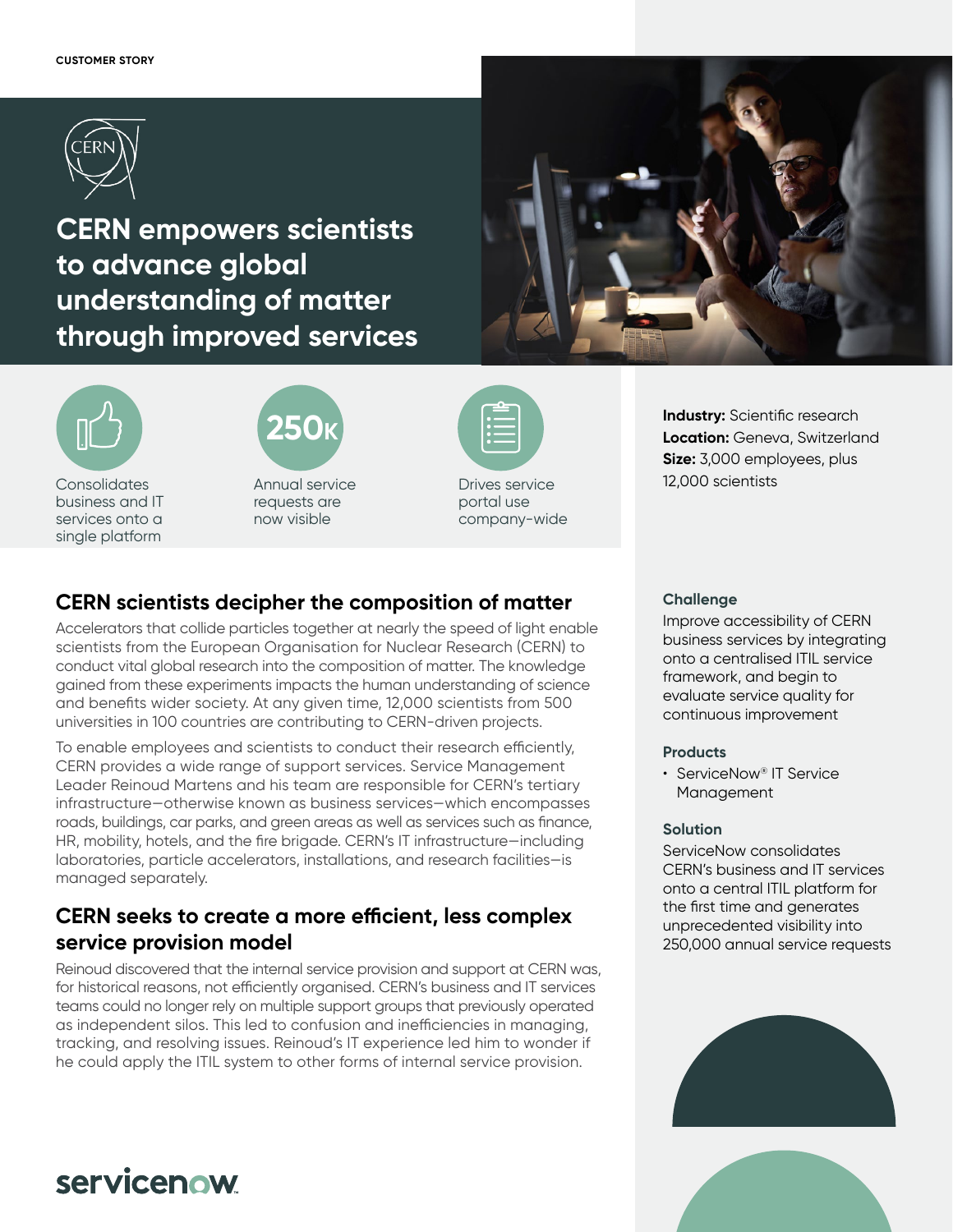

Thanks to ServiceNow, more stakeholders are embracing the business portal and requests are growing by 10 percent a year.

Reinoud Martens, Service Management Leader, CERN

# **ServiceNow helps CERN streamline access to business services for employees and scientists around the world**

To make business services more readily accessible to CERN stakeholders around the world, Reinoud partnered with CERN's IT department to centralise them onto an ITIL platform, alongside the organisation's IT services. To facilitate the integration, CERN deployed ServiceNow IT Service Management. As part of the consolidation project, Reinoud's team compiled a first-ever catalogue of CERN's business services, from the provision of door mats and toilet paper to requests for repairs or renting a car.

Next, CERN used ServiceNow to split each business service into a defined series of steps. For example, if an employee raised a request in the portal for a bus to transport a group of scientists, a subtask menu would provide the requestor with information at every stage of the job, such as: request submitted, request approved, bus reserved, bus departed, bus returned to the garage, internal invoice created, invoice approved, and invoice paid.

If the bus was late, the requestor could locate the bus driver's phone number in the system to find out what the problem was or could request help from an external contractor if no in-house buses were available. In that event, a ticket would be sent to the external service provider via ServiceNow with a quote, confirmation, schedule, and invoice delivered through the integrated workflow.

### **ServiceNow creates a more efficient service experience, gaining adoption that results in a 10% increase in service requests**

Part of Reinoud's role was to educate internal service groups and contractors about the new portal and drive their participation. He gives an example: "Initially, our fire brigade was reluctant to use ServiceNow and wanted to continue to inspect and control safety equipment using their own legacy process," he says. "However, following an incident, they could see through the ServiceNow logbook exactly what happened and who was involved in handling the incident. That helped increase their acceptance of the system. Thanks to ServiceNow, more stakeholders are embracing the service portal, and requests are growing by 10 percent a year."

## **ServiceNow data insights help CERN drive continuous service improvement**

According to Reinoud, ServiceNow has not only helped to streamline service access and delivery, but it is providing insight into service quantity and quality, too.

"We're now processing 250,000 requests per year," says Reinoud. "ServiceNow Facilities Management helps us track a number of things, including the most requested services, peak request times, the performance of different facilities and their state of repair, and the scope for service improvements. For example, we now have visibility into how many kilometers our rental cars travel on average, and how they're used. That information is factored into our planning, resulting in better availability of the fleet and reduced costs."

## **CERN plans to extend ServiceNow to encompass SLAs and increase automation**

In the future, Reinoud's team plans to use ServiceNow to support the roll out of service level agreements (SLAs). He explains: "We currently use operational level agreements that are focused on service availability and

# servicenow